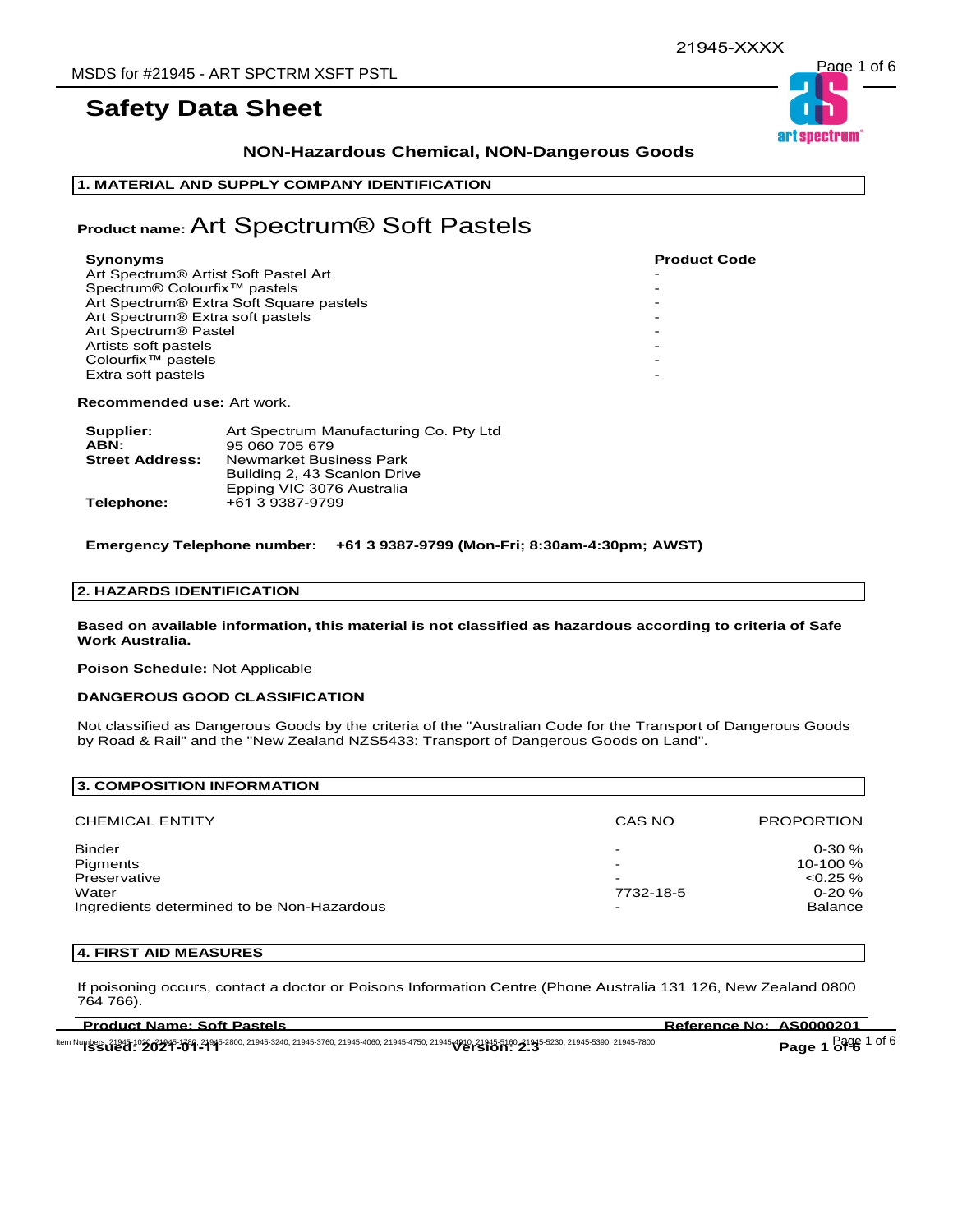**Inhalation:** Remove victim from exposure - avoid becoming a casualty. Remove contaminated clothing and loosen remaining clothing. Allow patient to assume most comfortable position and keep warm. Keep at rest until fully recovered. Seek medical advice if effects persist.

**Skin Contact:** If skin or hair contact occurs, remove contaminated clothing and flush skin and hair with running water. If swelling, redness, blistering or irritation occurs seek medical assistance.

**Eye contact:** If in eyes wash out immediately with water. In all cases of eye contamination it is a sensible precaution to seek medical advice.

**Ingestion:** Rinse mouth with water. If swallowed, do NOT induce vomiting. Give a glass of water to drink. Never give anything by the mouth to an unconscious patient. If vomiting occurs give further water. Seek medical advice.

**Notes to physician:** Treat symptomatically.

# **5. FIRE FIGHTING MEASURES**

**Hazchem Code:** Not applicable.

**Suitable extinguishing media:** If material is involved in a fire use water fog (or if unavailable fine water spray), alcohol resistant foam, standard foam, dry agent (carbon dioxide, dry chemical powder).

**Specific hazards:** Combustible material.

**Fire fighting further advice:** On burning or decomposing may emit toxic fumes. Fire fighters to wear selfcontained breathing apparatus and suitable protective clothing if risk of exposure to vapour or products of combustion or decomposition.

# **6. ACCIDENTAL RELEASE MEASURES**

### **SMALL SPILLS**

Wear protective equipment to prevent skin and eye contamination. Avoid inhalation of vapours or dust. Wipe up with absorbent (clean rag or paper towels). Collect and seal in properly labelled containers or drums for disposal.

# **LARGE SPILLS**

Clear area of all unprotected personnel. Slippery when spilt. Avoid accidents, clean up immediately. Wear protective equipment to prevent skin and eye contamination and the inhalation of dust. Work up wind or increase ventilation. Cover with damp absorbent (inert material, sand or soil). Sweep or vacuum up, but avoid generating dust. Collect and seal in properly labelled containers or drums for disposal. If contamination of crops, sewers or waterways has occurred advise local emergency services.

### **Dangerous Goods – Initial Emergency Response Guide No:** Not applicable

### **7. HANDLING AND STORAGE**

**Handling:** Avoid eye contact and repeated or prolonged skin contact. Avoid inhalation of dust.

**Storage:** Store in a cool, dry, well-ventilated place and out of direct sunlight. Store away from foodstuffs. Store away from incompatible materials described in Section 10. Store away from sources of heat and/or ignition. Keep container standing upright. Keep containers closed when not in use - check regularly for spills.

# **8. EXPOSURE CONTROLS / PERSONAL PROTECTION**

Product Name: Soft Pastels<br>
Figures: 21945-109 2995-1799-21945-2800, 21945-3240, 21945-3760, 21945-4060, 21945-4750, 21945-5190 21945-51<br> **Page 2 of 6** Page 2 of 6 Page 2 of 6 Page 2 of 6 Page 2 of 6 Page 2 of 6 Page 2 of ltem Numbers: 21945-1020 02045-1789 21945-2800, 21945-3240, 21945-3760, 21945-4060, 21945-4750, 21945-5160 21945-5230, 21945-5390, 21945-7800

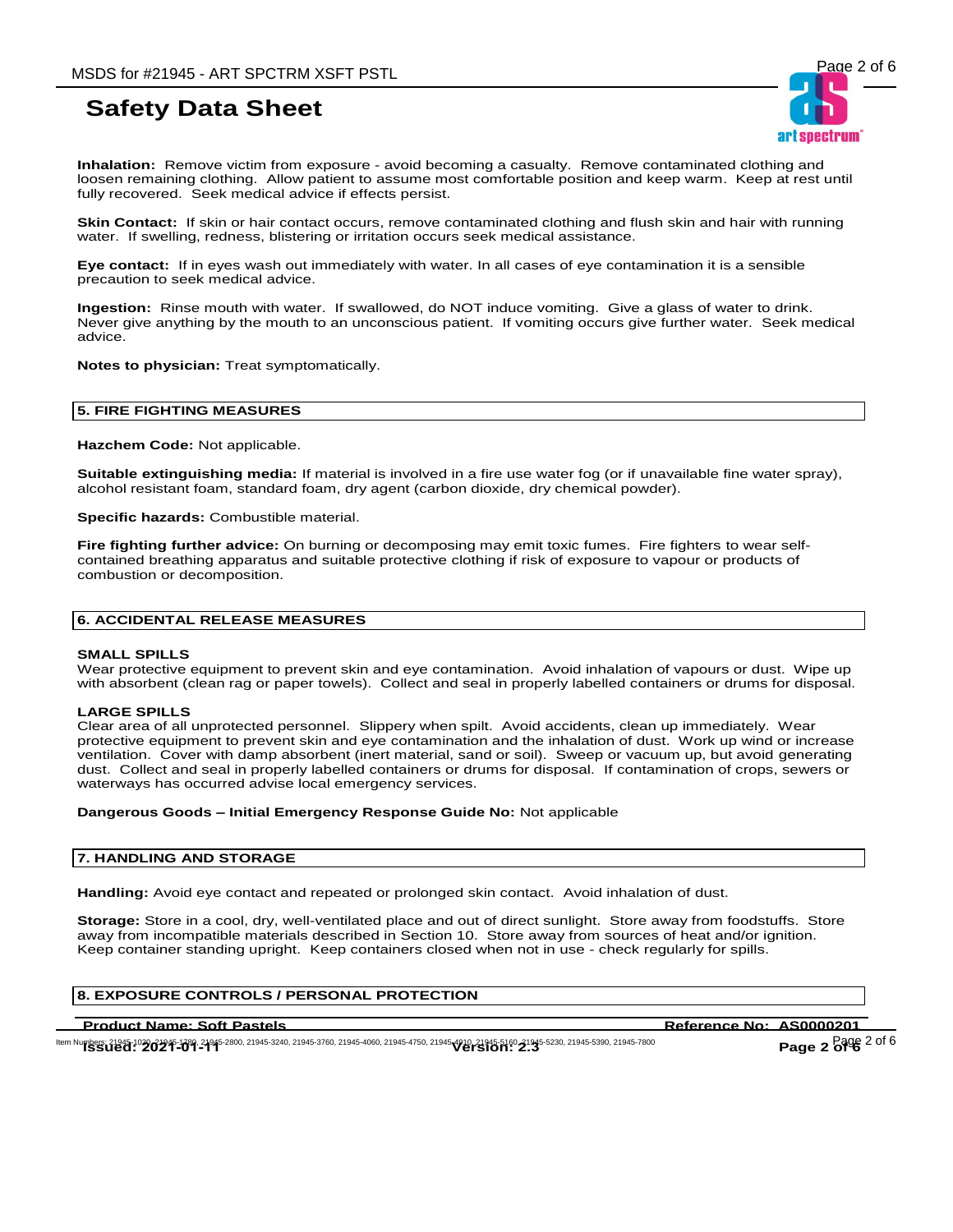

**National occupational exposure limits:** No value assigned for this specific material by Safe Work Australia.

**Biological Limit Values:** As per the "National Model Regulations for the Control of Workplace Hazardous Substances (Safe Work Australia)" the ingredients in this material do not have a Biological Limit Allocated.

**National occupational exposure limits:** Natural ventilation should be adequate under normal use conditions..

**Personal Protection Equipment:** SAFETY SHOES, OVERALLS, GLOVES.

Wear safety shoes, overalls, gloves. Available information suggests that gloves made from nitrile rubber should be suitable for intermittent contact. However, due to variations in glove construction and local conditions, the user should make a final assessment. Always wash hands before smoking, eating, drinking or using the toilet. Wash contaminated clothing and other protective equipment before storing or re-using.

**Hygiene measures:** Keep away from food, drink and animal feeding stuffs. When using do not eat, drink or smoke. Wash hands prior to eating, drinking or smoking. Avoid contact with clothing. Avoid eye contact and repeated or prolonged skin contact. Avoid inhalation of dust. Ensure that eyewash stations and safety showers are close to the workstation location.

# **9. PHYSICAL AND CHEMICAL PROPERTIES**

| Form:   | Solid     |
|---------|-----------|
| Colour: | Coloured  |
| Odour:  | Odourless |
|         |           |

**Solubility:**<br> **Soluble in water**<br> **Specific Gravity (20 °C):**<br> **Solubility:** Soluble in water **Specific Gravity (20 °C):** 1.3 -<br>**Density:** N Av **Density: Relative Vapour Density (air=1):** N App **Vapour Pressure (20 °C):** N App<br>**Flash Point (°C):** N App **Flash Point (°C):** N App **Flammability Limits (%):** N Av<br>**Autoignition Temperature (°C):** N Av **Autoignition Temperature (°C):** N Av<br>**Melting Point/Range (°C):** N Av **Melting Point/Range (°C):** N Av **Boiling Point/Range (°C): pH:** N Av **Viscosity:** N App **Total VOC (g/Litre):** 

(Typical values only - consult specification sheet)  $N Av = Not available, N App = Not applicable$ 

### **10. STABILITY AND REACTIVITY**

**Chemical stability:** This material is thermally stable when stored and used as directed.

**Conditions to avoid:** Elevated temperatures and sources of ignition.

**Incompatible materials:** Oxidising agents.

**Hazardous decomposition products:** Oxides of carbon and nitrogen, smoke and other toxic fumes.

**Hazardous reactions:** No known hazardous reactions.

# **11. TOXICOLOGICAL INFORMATION**

Product Name: Soft Pastels<br>
Feroduct Name: Soft Pastels<br>
ISSUed: 2021-01-213-2800, 21945-3240, 21945-3760, 21945-4060, 21945-4750, 21945-5160, 21945-5160, 21945-5390, 21945-7800<br>
ISSUed: 2021-01-213 ltem Numbers: 21945-1020 02945-1789 21945-2800, 21945-3240, 21945-3760, 21945-4060, 21945-4750, 21945-5160 21945-5230, 21945-5390, 21945-7800 **Page 3 of 6** Page 3 of 6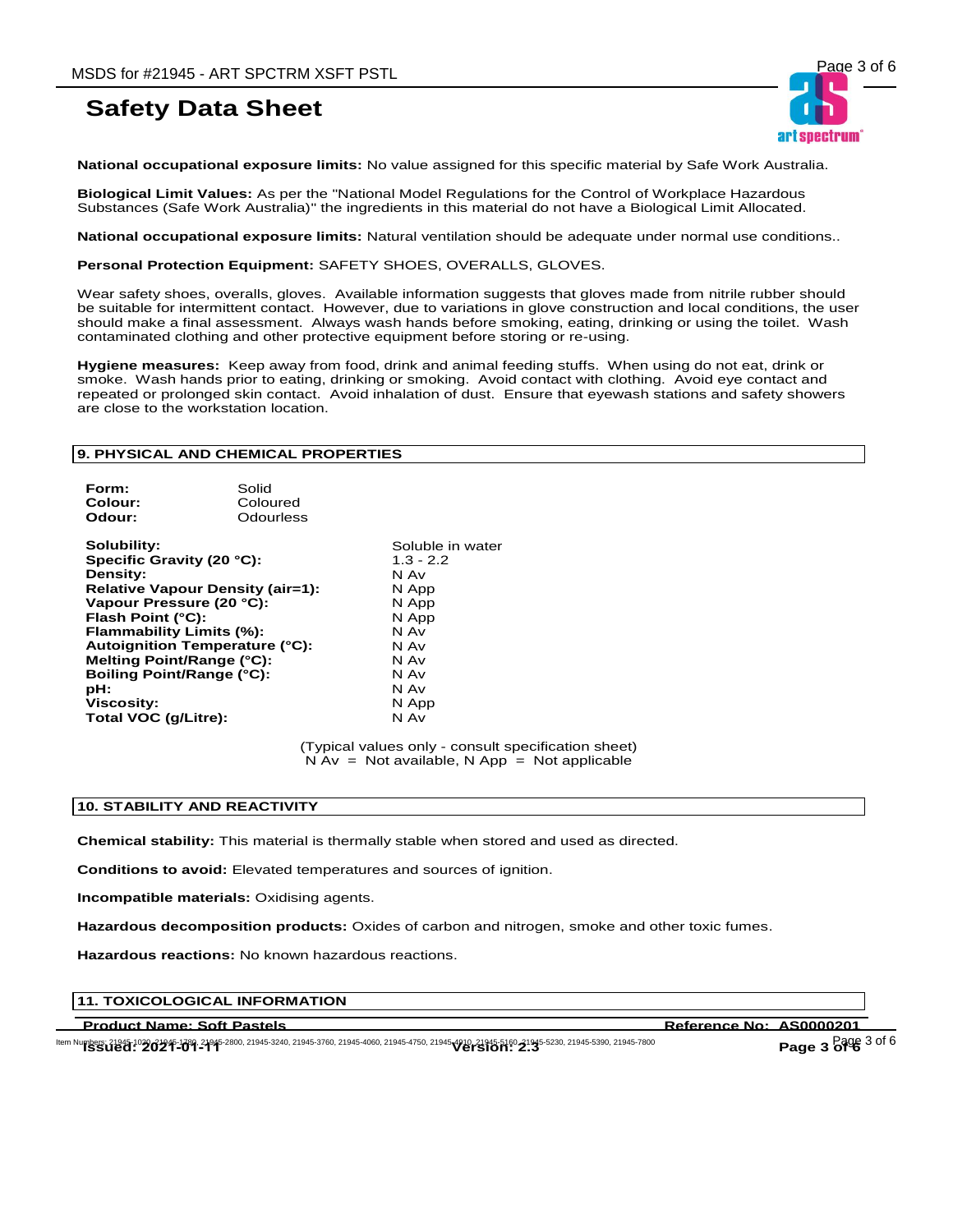No adverse health effects expected if the product is handled in accordance with this Safety Data Sheet and the product label. Symptoms or effects that may arise if the product is mishandled and overexposure occurs are:

# **Acute Effects**

**Inhalation:** Material may be an irritant to mucous membranes and respiratory tract.

**Skin contact:** Contact with skin may result in irritation.

**Ingestion:** Swallowing can result in nausea, vomiting and irritation of the gastrointestinal tract.

**Eye contact:** May be an eye irritant. Exposure to the dust may cause discomfort due to particulate nature. May cause physical irritation to the eyes.

### **Acute toxicity**

**Inhalation:** This material has been classified as non-hazardous. Acute toxicity estimate (based on ingredients): >5 mg/L

**Skin contact:** This material has been classified as non-hazardous. Acute toxicity estimate (based on ingredients): >2,000 mg/Kg

**Ingestion:** This material has been classified as non-hazardous. Acute toxicity estimate (based on ingredients): >2,000 mg/Kg

**Corrosion/Irritancy:** Eye: this material has been classified as not corrosive or irritating to eyes. Skin: this material has been classified as not corrosive or irritating to skin.

**Sensitisation:** Inhalation: this material has been classified as not a respiratory sensitiser. Skin: this material has been classified as not a skin sensitiser.

**Aspiration hazard:** This material has been classified as non-hazardous.

**Specific target organ toxicity (single exposure):** This material has been classified as non-hazardous.

### **Chronic Toxicity**

**Mutagenicity:** This material has been classified as non-hazardous.

**Carcinogenicity:** This material has been classified as non-hazardous.

**Reproductive toxicity (including via lactation):** This material has been classified as non-hazardous.

**Specific target organ toxicity (repeat exposure):** This material has been classified as non-hazardous.

# **12. ECOLOGICAL INFORMATION**

Avoid contaminating waterways.

**Acute aquatic hazard:** This material has been classified as non-hazardous. Acute toxicity estimate (based on ingredients): >100 mg/L

**Long-term aquatic hazard:** This material has been classified as non-hazardous. Non-rapidly or rapidly degradable substance for which there are adequate chronic toxicity data available OR in the absence of chronic toxicity data, Acute toxicity estimate (based on ingredients): >100 mg/L, where the substance is not rapidly degradable and/or BCF  $<$  500 and/or log K<sub>ow</sub>  $<$  4.

**Ecotoxicity:** No information available.

| Reference No |  |
|--------------|--|
|              |  |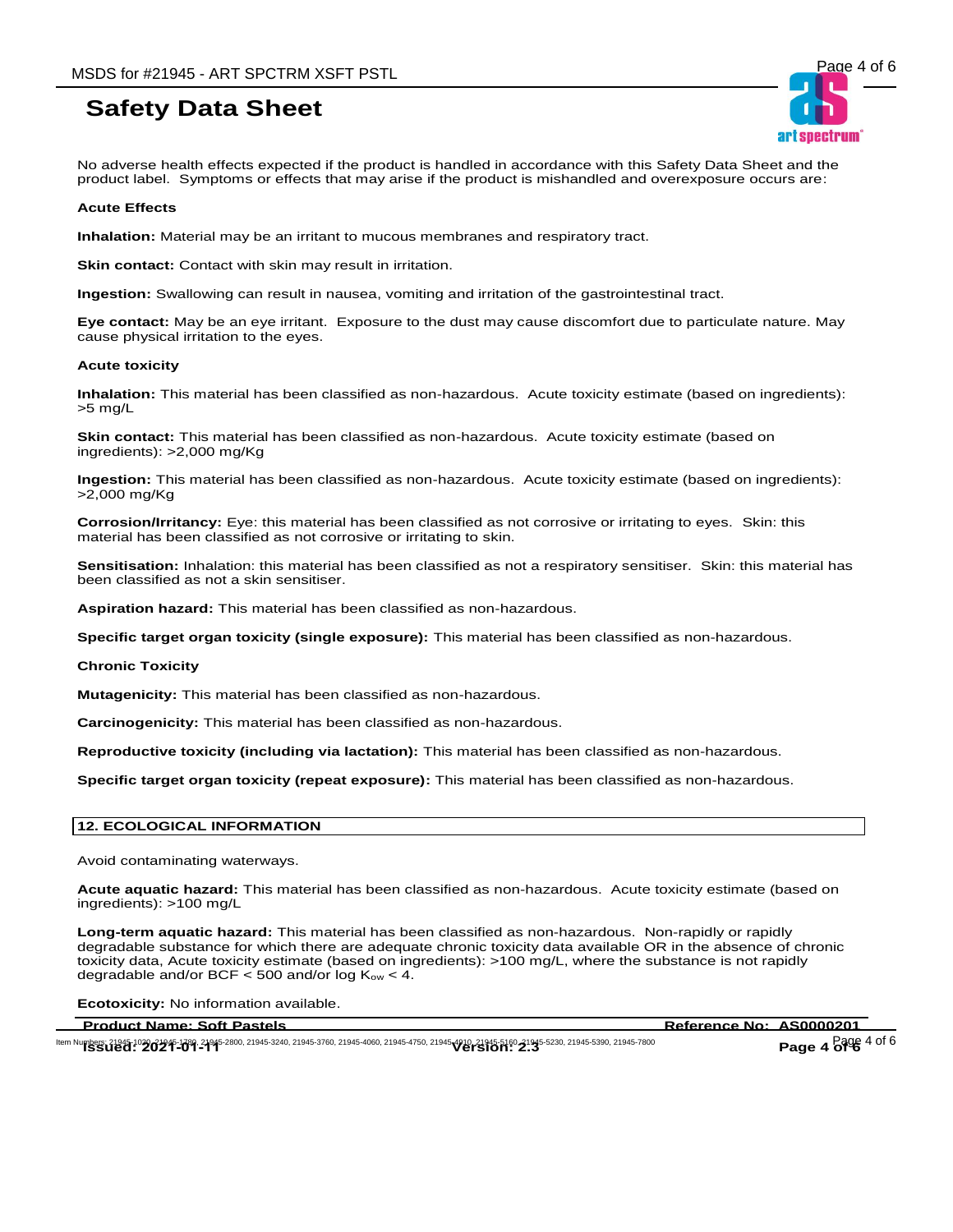

**Persistence and degradability:** No information available.

**Bioaccumulative potential:** No information available.

**Mobility:** No information available.

# **13. DISPOSAL CONSIDERATIONS**

Persons conducting disposal, recycling or reclamation activities should ensure that appropriate personal protection equipment is used, see "Section 8. Exposure Controls and Personal Protection" of this SDS.

If possible material and its container should be recycled. If material or container cannot be recycled, dispose in accordance with local, regional, national and international Regulations.

# **14. TRANSPORT INFORMATION**

# **ROAD AND RAIL TRANSPORT**

Not classified as Dangerous Goods by the criteria of the "Australian Code for the Transport of Dangerous Goods by Road & Rail" and the "New Zealand NZS5433: Transport of Dangerous Goods on Land".

### **MARINE TRANSPORT**

Not classified as Dangerous Goods by the criteria of the International Maritime Dangerous Goods Code (IMDG Code) for transport by sea.

### **AIR TRANSPORT**

Not classified as Dangerous Goods by the criteria of the International Air Transport Association (IATA) Dangerous Goods Regulations for transport by air.

# **15. REGULATORY INFORMATION**

# **This material is not subject to the following international agreements:**

Montreal Protocol (Ozone depleting substances) The Stockholm Convention (Persistent Organic Pollutants) The Rotterdam Convention (Prior Informed Consent) Basel Convention (Hazardous Waste) International Convention for the Prevention of Pollution from Ships (MARPOL)

# **This material/constituent(s) is covered by the following requirements:**

• All components of this product are listed on or exempt from the Australian Inventory of Chemical Substances (AICS).

# **16. OTHER INFORMATION**

Reason for issue: Revised

This information was prepared in good faith from the best information available at the time of issue. It is based on the present level of research and to this extent we believe it is accurate. However, no guarantee of accuracy is made or implied and since conditions of use are beyond our control, all information relevant to usage is offered without warranty. The manufacturer will not be held responsible for any unauthorised use of this information or for any modified or altered versions.

If you are an employer it is your duty to tell your employees, and any others that may be affected, of any hazards described in this sheet and of any precautions that should be taken.